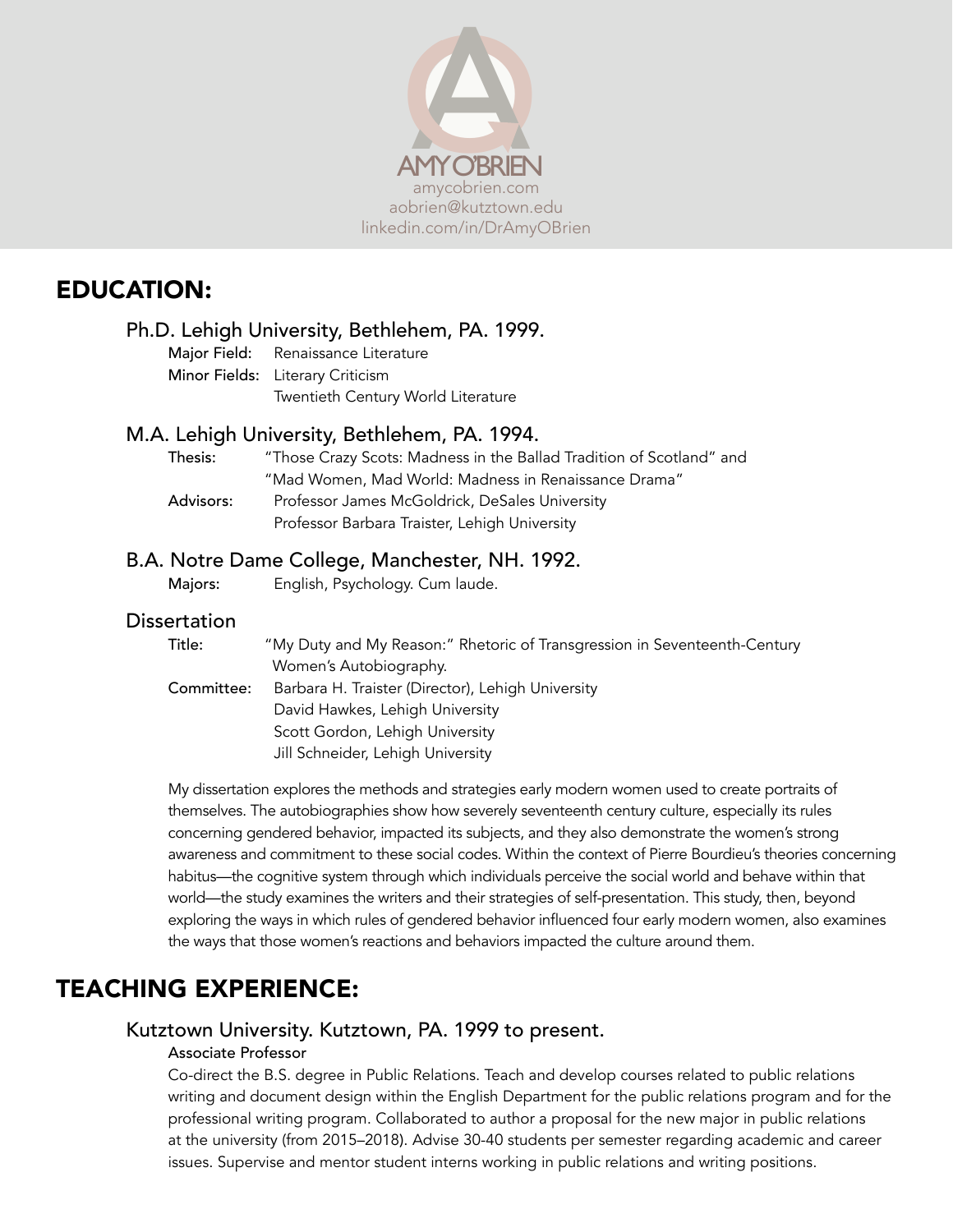# Lehigh University. Bethlehem, PA. 1995-1998.

Adjunct Instructor, Teaching Fellow

Taught courses in composition and literature to undergraduate students.

### Northampton Community College. Bethlehem, PA. 1997-1998.

#### Adjunct Instructor

Taught undergraduate courses at main campus and satellite campus in Tannersville, PA. Courses included composition, introduction to literature, and business writing.

# OTHER CAREER EXPERIENCE:

#### A.C. O'Brien Communications. President

1965 Maplewood Lane, Allentown, PA 18103. 2000 to Present.

A. C. O'Brien Communications provides strategic services for select large public relations firms; it is also a principal public relations and communications provider to commercial and non-profit organizations. Client goals are achieved through primary research, strategy development and implementation of public relations programs. Services include design work, website development, media relations, message development, analyst and investor audits, speech writing, executive visibility programs, and reputation management.

## Golin/Harris International. Account Executive

The Chrysler Building, 16th fl; 405 Lexington Ave., NY, NY 10017. 1998-1999.

Part of Interpublic Group, the world's largest public relations firm, Golin/Harris represents Fortune-500 clients in various communications efforts. Responsibilities included business development, crisis and reputation management, media relations, investor relations, and community relations programming. Represented clients to top-tier publishing and broadcast media; developed and implemented executive visibility programming.

# The New Hampshire Humanities Council. Associate Development Director

19 Pillsbury Street; P.O. Box 2228; Concord, NH 03302-2228. 1991-1992.

Responsible for writing and distribution of press releases announcing humanities-related programs throughout the state of New Hampshire; assisted with Annual Fund Drive; assisted with planning of Annual Meeting and Literacy Conference; assisted with Phone-a-Thon; established and maintained database of media contacts.

### Lehigh University: Center for Writing, Math, and Study Skills. Tutor

35 Sayre Drive; Lehigh University; Bethlehem, PA 18015. 1995-1998.

Assisted graduate and undergraduate students in developing paper topics and revising compositions.

### Lehigh University: Business Writing Center. Tutor

621 Taylor Street; Lehigh University; Bethlehem, PA 18015. 1995-1996.

Assisted students with writing assignments for various business courses. Worked with business professors to evaluate students' grammatical accuracy and overall clarity.

# PROFESSIONAL DEVELOPMENT:

# Publications:

- "Bill Hosokawa." Asian American Autobiographers: A Bio-Bibliographical Critical Sourcebook. Ed. Guiyou Huang. Greenwood P., 2001. 121-125.
- "Enid Dame." Contemporary Ethnic American Poets: Lives, Works, Sources. Ed. Linda Cullum. Greenwood P., 2004.
- "Gerald Stern." Contemporary Ethnic American Poets: Lives, Works, Sources. Ed. Linda Cullum. Greenwood P., 2004.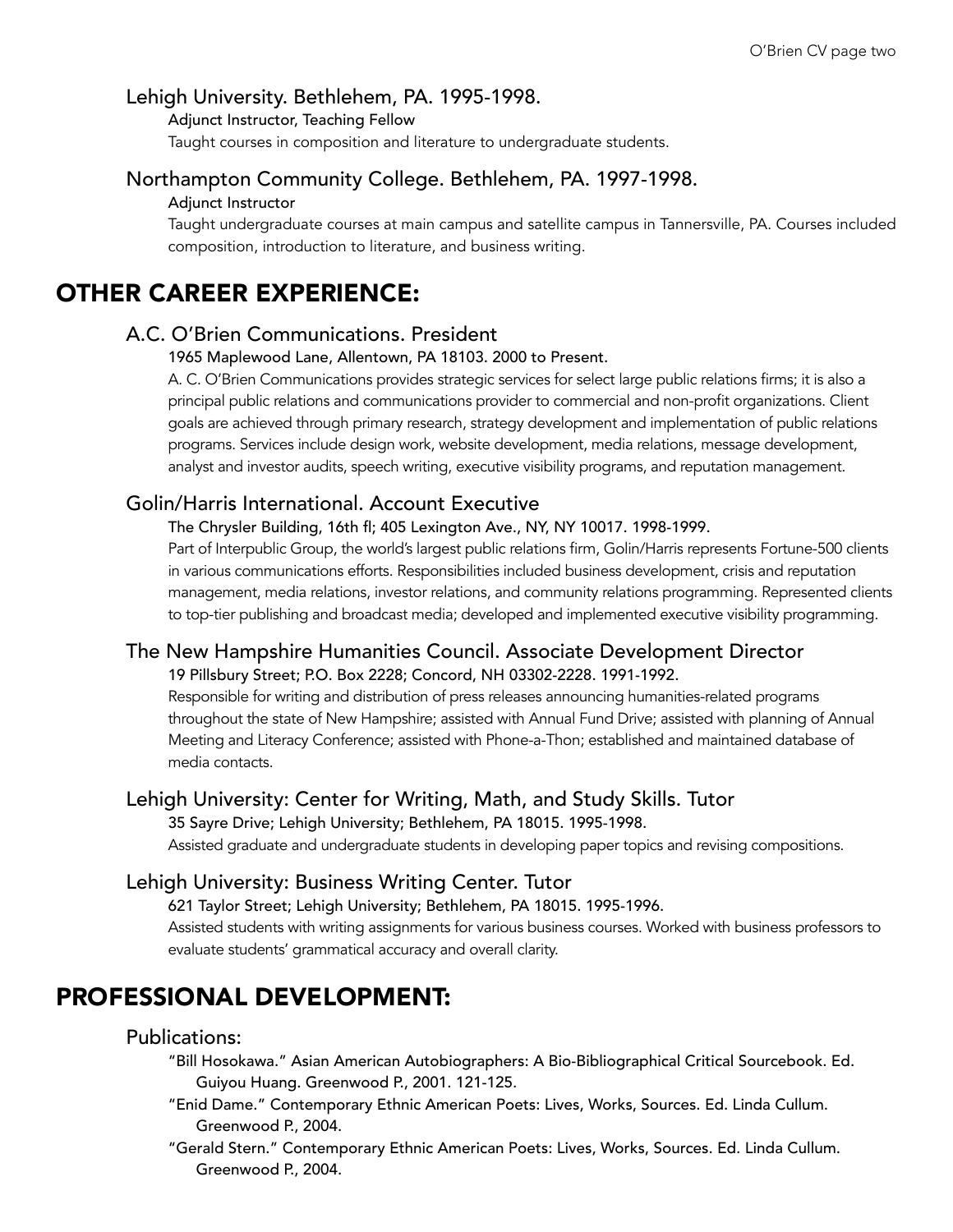- "Haing Ngor." Asian American Autobiographers: A Bio-Bibliographical Critical Sourcebook. Ed. Guiyou Huang. Greenwood P., 2001. 287-290.
- "Jim Yoshida." Asian American Autobiographers: A Bio-Bibliographical Critical Sourcebook. Ed. Guiyou Huang. Greenwood P., 2001. 409-411.
- "Linda Pastan." Contemporary Ethnic American Poets: Lives, Works, Sources. Ed. Linda Cullum. Greenwood P., 2004.
- "Marge Piercy." Contemporary Ethnic American Poets: Lives, Works, Sources. Ed. Linda Cullum. Greenwood P., 2004.

# Professional Consulting Work:

#### Allan Meyerson.

Editorial services for Meyerson's second book, *First Steps to Jazz Improvisation, available at [beginningjazz.com.](http://beginningjazz.com/jazz/index.html)* Meyerson teaches jazz improvisation as well as clarinet, saxophone, and flute in the greater Lehigh Valley. He also performs as part of the Allan Meyerson Trio.

#### First Impressions Interior Design of Bethlehem.

Branding and identity consultation for startup interior design company. Designed business card and print publicity materials.

#### Shoe Tree of Allentown.

Designed and implemented full-circle perception study related to the retail store's brand identity and impending name change (to "Sage"). Provided consultation services before and during name change and transition period as well as guidance to the store's advertising agency.

#### Lafayette Ambassador Bank (via Musselman Advertising).

Designed and implemented consumer perception study related to the retail bank's brand identity. Provided consultation services to Musselman Advertising regarding advertising campaigns.

#### Stanton Crenshaw Communications (New York, NY).

Investor relations research for Bain Capital, CIT, Domain Associates, TSI, and Pequot Capital. Interviewed venture capital analysts, employees, and other related publics regarding brand performance and perceptions. Consumer relations and investor relations research for QRS Corporation.

# Select Professional Design Work:

### Promotional Programs: East Penn School District Girls Basketball. 2018-2019, 2017-2018.

Designed 32-page booklet to promote the girls basketball program at Emmaus High School. Scope of work included overall booklet design, advertisement creation, image processing, and copy setting. Booklet is viewable at [amycobrien.com](http://amycobrien.com).

#### Website: LStudio Makeovers. 2016–2017.

Wrote and designed website for business that offers makeovers, photography, and image consulting. Scope of work also involved selecting and formatting images for inclusion, writing web copy. Webiste is viewable at [lstudiomakeovers.com](http://lstudiomakeovers.com).

### Publicity materials: LStudio Photography. 2015–present.

Designed rack cards and multi-panel accordion brochures for photography business that offers headshot and other photography services to models, professionals, and celebrity talent. Scope of work involved selecting and formatting images for inclusion, writing copy. Select publications are viewable at [amycobrien.com](http://amycobrien.com).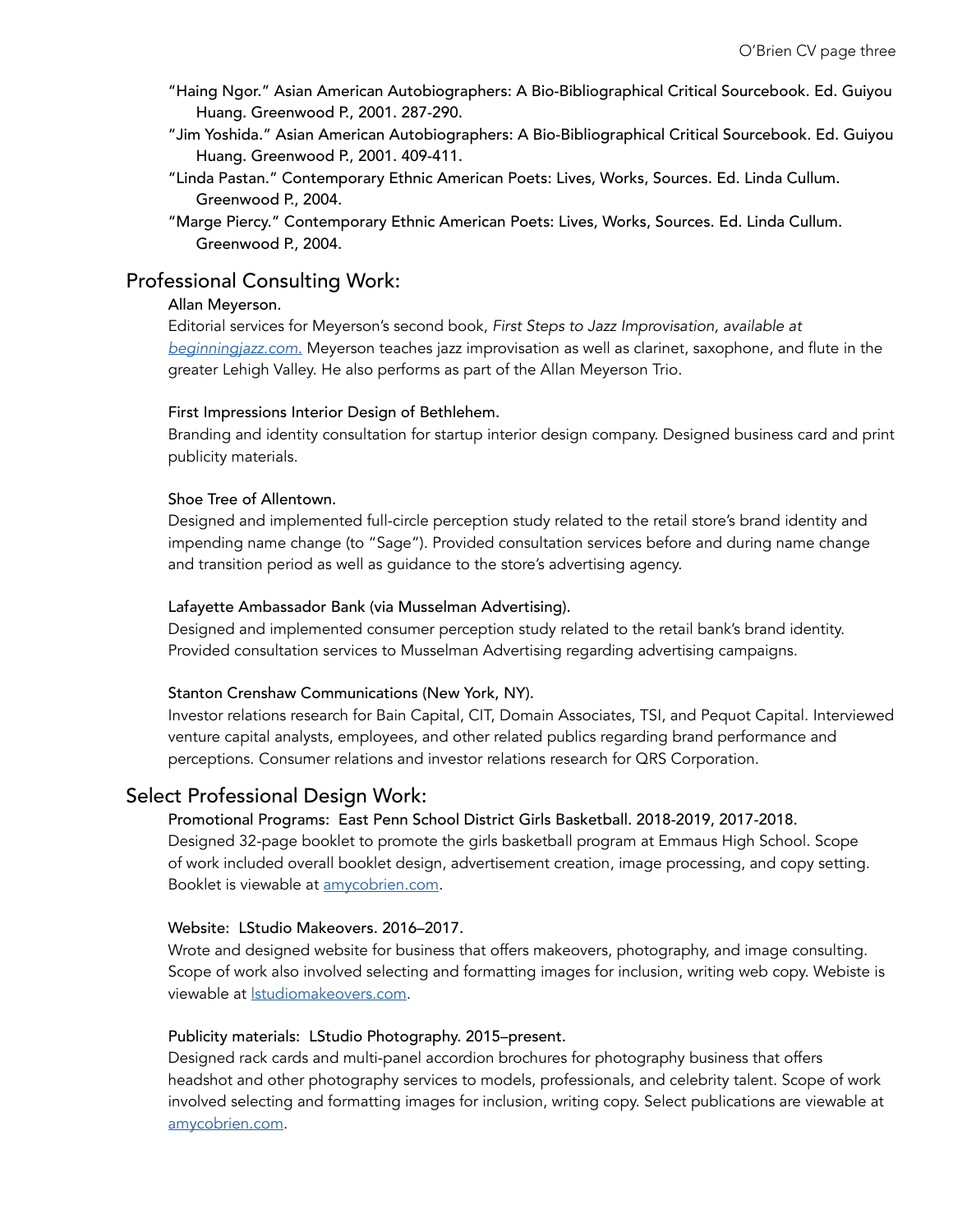#### Salon Menu: European Concept Salon. 2015. Publication updated 2018.

Designed a 16-page booklet of salon services for local client. Scope of work involved selecting and formatting images for inclusion, writing copy, interfacing with printer. 2,000 copies printed for distribution. Publication is viewable at [amycobrien.com.](http://amycobrien.com)

#### Logo Design: Lower Macungie Baseball. 2015.

Designed new logo for youth baseball program. The logo is now used on all team hats, coaches' shirts, select performance wear, and the organization's website. Design is viewable at [amycobrien.com.](http://amycobrien.com)

#### Banquet Program: East Penn Youth Wrestling. 2015 and 2014.

Wrote and designed 28-page booklets to encapsulate the year's wrestling performance for two youth teams. Scope of work included content generation, photography, image processing, and copy setting. Booklets are viewable at [amycobrien.com.](http://amycobrien.com)

#### Yearbook: Paris-Brest-Paris. June 2012.

Designed a 76-page book of first-hand cyclist accounts from the 2011 Paris-Brest-Paris ride for Randonneurs USA (RUSA). Scope of work involved selecting and formatting images for inclusion, organizing and copy setting submissions, interfacing with printer. 3,000 copies were printed for distribution to RUSA members and for sale via RUSA's online store.

#### Program Book: Suburban Swim League 2012 Championship Competition. July 2012.

Designed 46-page book for event hosted by Lower Macungie Lazers swim team. Scope of work involved copy setting schedule of the day's events, design and creation of advertisements for local businesses that contributed \$35-\$175 to the event.

#### Logo Design: Air Products Golf League. 2009.

Designed two-color logo for use on apparel, signage, and stationery for corporate golf league of Air Products and Chemicals, Inc.

#### Various Publications: Friends of the Early Learning Center. 2008-2009.

Scope of work involved designing and editing newsletters for parent organization created to support Kutztown University's Early Learning Center. Publications include poster to promote annual auction, auction program, and auction bid sheets, newsletter, and letterhead.

#### Conference Papers:

#### "Mixing Up a Recipe for Success: Desktop Publishing Students Design, Market, and Sell Advanced Composition Food Memoirs."

March 2010 CCCC, Louisville, KY.

"Incorporating Detailed Software Instruction into College Writing Courses."

March 26-29, 2009. College English Association Conference, Pittsburgh, PA.

"Incorporating Detailed Software Instruction into College Writing Courses."

October 17, 2008. EAPSU Conference, Kutztown, PA.

"I as Professional Writer."

March 23, 2007 CCCC, New York, NY.

"Around the Buggies and Through the Cornfields: Fostering Discussions of Diversity in Villageville, PA." March 22, 2002 CCCC, Chicago, IL.

# Book Reviews:

*A Rhetorical Approach to Public Relations Writing.* Allyn & Bacon, Spring 2008.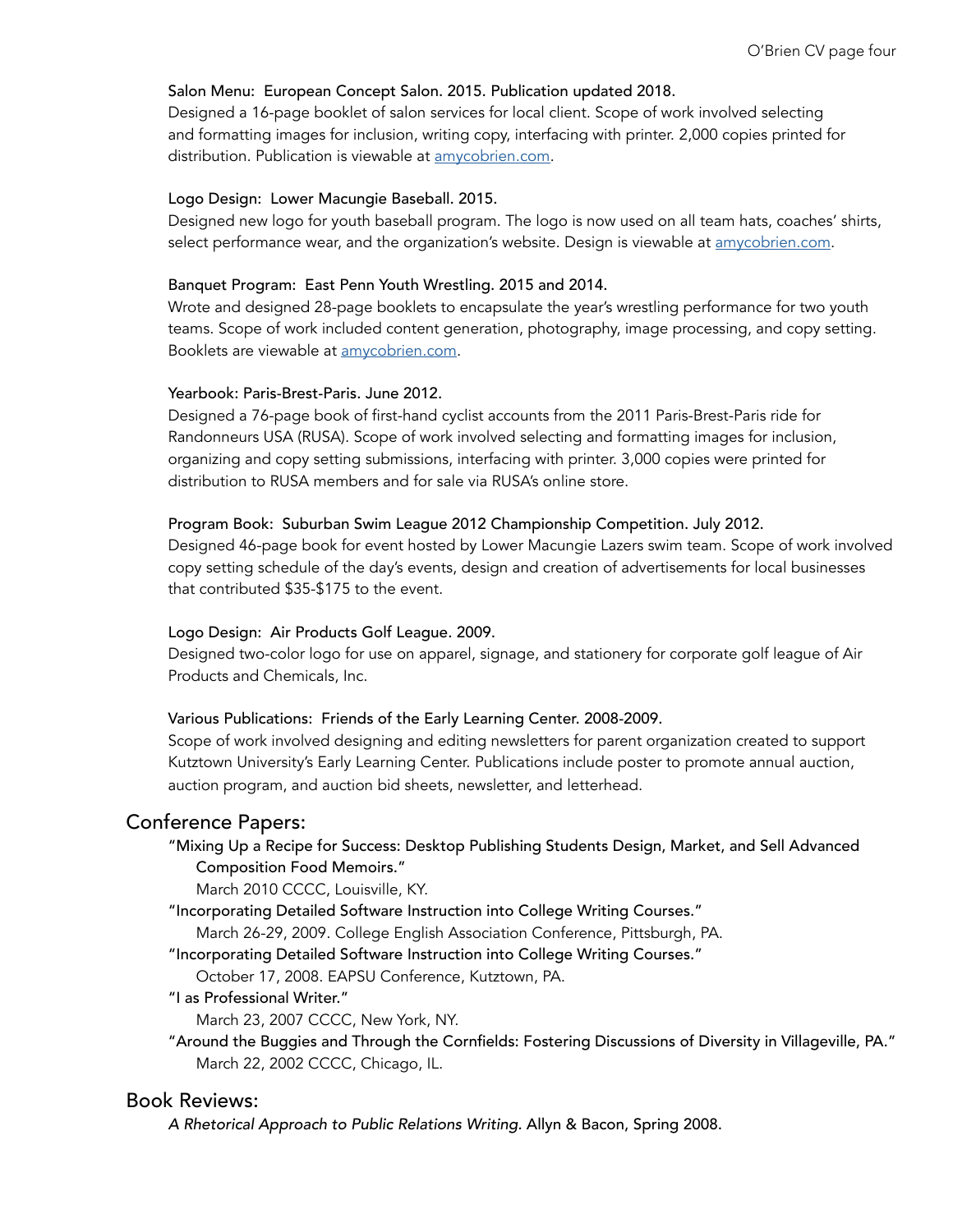### Outside Reader:

"A Focus on Reducing Anxiety in Children Hospitalized for Cancer and Diverse Pediatric Medical Diseases Through a Self-Engaging Art Intervention."

Doctoral Dissertation of Deborah Stubbe, candidate for the Ph.D. in psychology at The School of Professional Psychology, Chestnut Hill College. 2007-2008.

#### Judge:

"The Arts" panel at the 2013 Beacon Conference, Northampton Community College. June 7, 2013. This conference is for student scholars at two-year colleges located in the mid-Atlantic region. Student presentations are judged on paper originality, quality of research and writing, as well as presentation style. The winning writer receives a \$100 award.

#### Conferences Attended:

PR News' Social Media Conference. PR News, New York, NY. October 20, 2016. PR News' The Big Three Conference: Twitter/Pinterest/Facebook. PR News, New York, NY. April 18, 2013. Presenting Data and Information: a one-day course offered by Edward Tufte. Philadelphia, PA. October 4, 2011. How to Design Attention-Grabbing Brochures, Catalogs, Ads, Newsletters and Reports. SkillPath Seminars. Allentown, PA, May 29, 2008. Introduction to Adobe Photoshop CS3. Center for Enhancement of Teaching, Kutztown, PA. April 10, 2008. The Eastern Pennsylvania Conference for Adobe Photoshop Users. Allentown, PA. November 27, 2007. Modern Language Association. New York, NY, December, 2002.

# COURSES DEVELOPED and/or TAUGHT:

Writing for Public Relations PR for the Corporate Environment\* Desktop Publishing Advanced Desktop Publishing\* Personal Public Relations\* Social Media Writing\* Storytelling for Public Relations\*\* The Agency Experience, part 1\*\* (developed, but not yet taught) The Agency Experience, part 2\*\* (developed, but not yet taught) Public Relations Ethics and Law\*\* (developed, but not taught) Professional Seminar in Professional Writing Writing for the Workplace English Composition Renaissance in England British Literature I Shakespeare Introduction to Literature Literary Criticism \*Courses developed for the Professional Writing program at Kutztown University \*\*Courses developed for new Public Relations Program at Kutztown University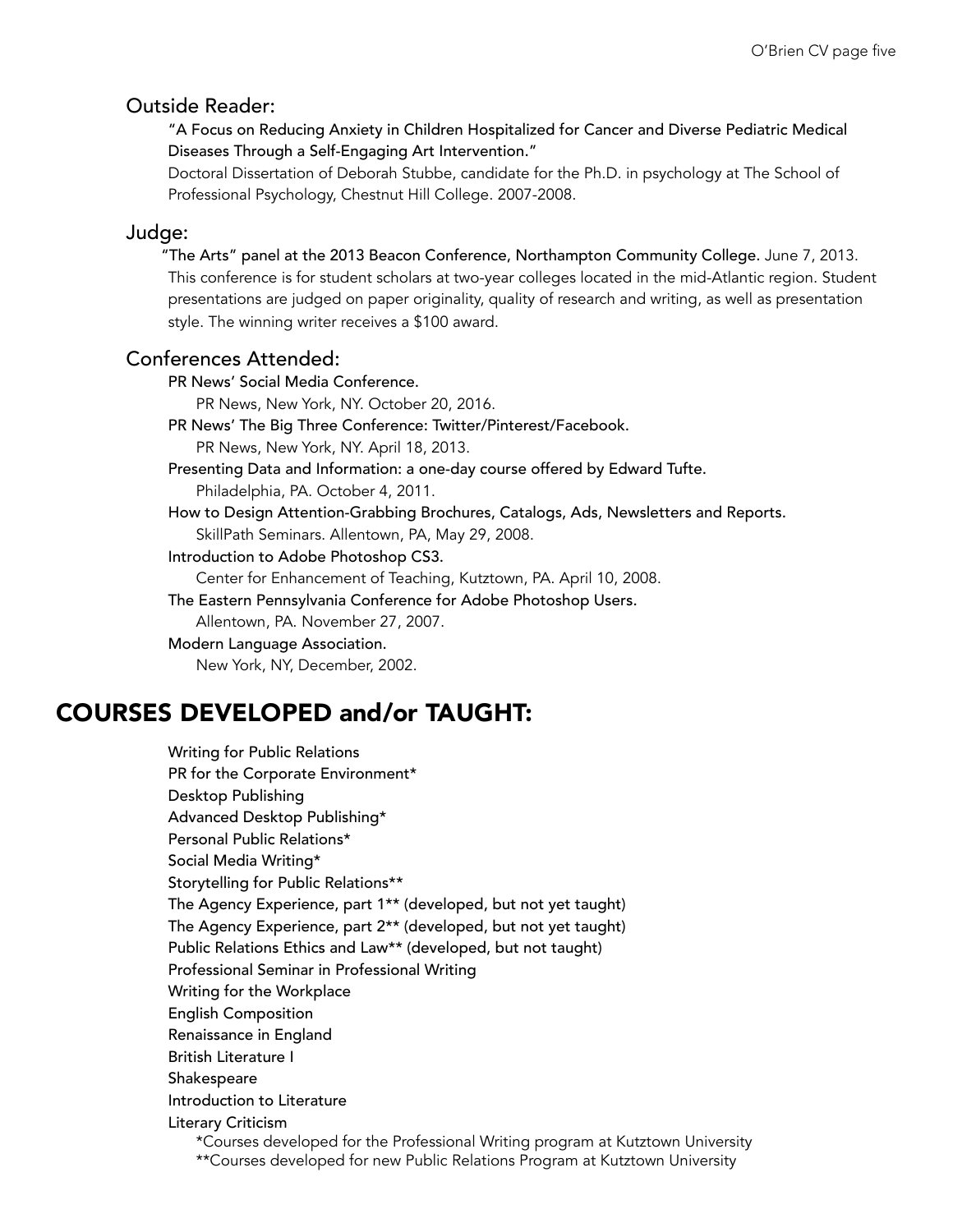# ACADEMIC SERVICE:

| University Service |                                                                                           |
|--------------------|-------------------------------------------------------------------------------------------|
|                    | B.S. in Public Relations-New Program Development.                                         |
|                    | Fall 2015 to Present.                                                                     |
|                    | Marketing Materials for B.S. in Public Relations.                                         |
|                    | Summer 2018 to Present.                                                                   |
|                    | Co-Faculty advisor: Public Relations Student Society of America, KU Chapter.              |
|                    | Spring 2018 to Present.                                                                   |
|                    | Sesquicentennial Committee.                                                               |
|                    | Fall 2013 to 2016.                                                                        |
|                    | Library Committee.                                                                        |
|                    | Fall 2008 to 2010.                                                                        |
|                    | Early Learning Center Task Force.<br>Summer 2007 to 2010.                                 |
|                    | Marketing and Communications Committee.                                                   |
|                    | Spring 2008 to 2009.                                                                      |
|                    | Campus Beautification Committee.                                                          |
|                    | Fall 2005 to 2007.                                                                        |
|                    | President's Roundtable on Alcohol and Drugs.                                              |
|                    | 2005 to 2006.                                                                             |
|                    | Honorary Degree Committee.                                                                |
|                    | Fall 2003-2005.                                                                           |
|                    | Women's Studies Advisory Board.<br>1999-2005.                                             |
|                    | Undergraduate Leadership Scholarship Selection Committee.<br>Spring 2002 and Spring 2003. |
| Fall 2002.         | Student Commencement Speaker Selection Committee.                                         |
| Fall 2002.         | Preview Day Marketplace Volunteer.                                                        |
|                    | Commission on the Status of Minorities.<br>2001-2003.                                     |
| Fall 2001.         | Professional Writing Learning Community Leader.                                           |
| 2001.              | Kutztown University Family Day Planning Committee.                                        |
|                    | College of Liberal Arts & Sciences Service                                                |
|                    | <b>LAS Assessment Committee.</b><br>Fall 2011 to 2014.                                    |
|                    | LAS Academic Technology Committee.<br>Fall 2005 to 2009.                                  |
|                    | Retention Committee, College of Liberal Arts and Sciences.<br>2001-2003.                  |
| Department Service |                                                                                           |
|                    | B.S. in Public Relations Co-Director.                                                     |

Fall 2018 to Present. Public Relations Program Interest Group.

Fall 2018 to Present. (Chair)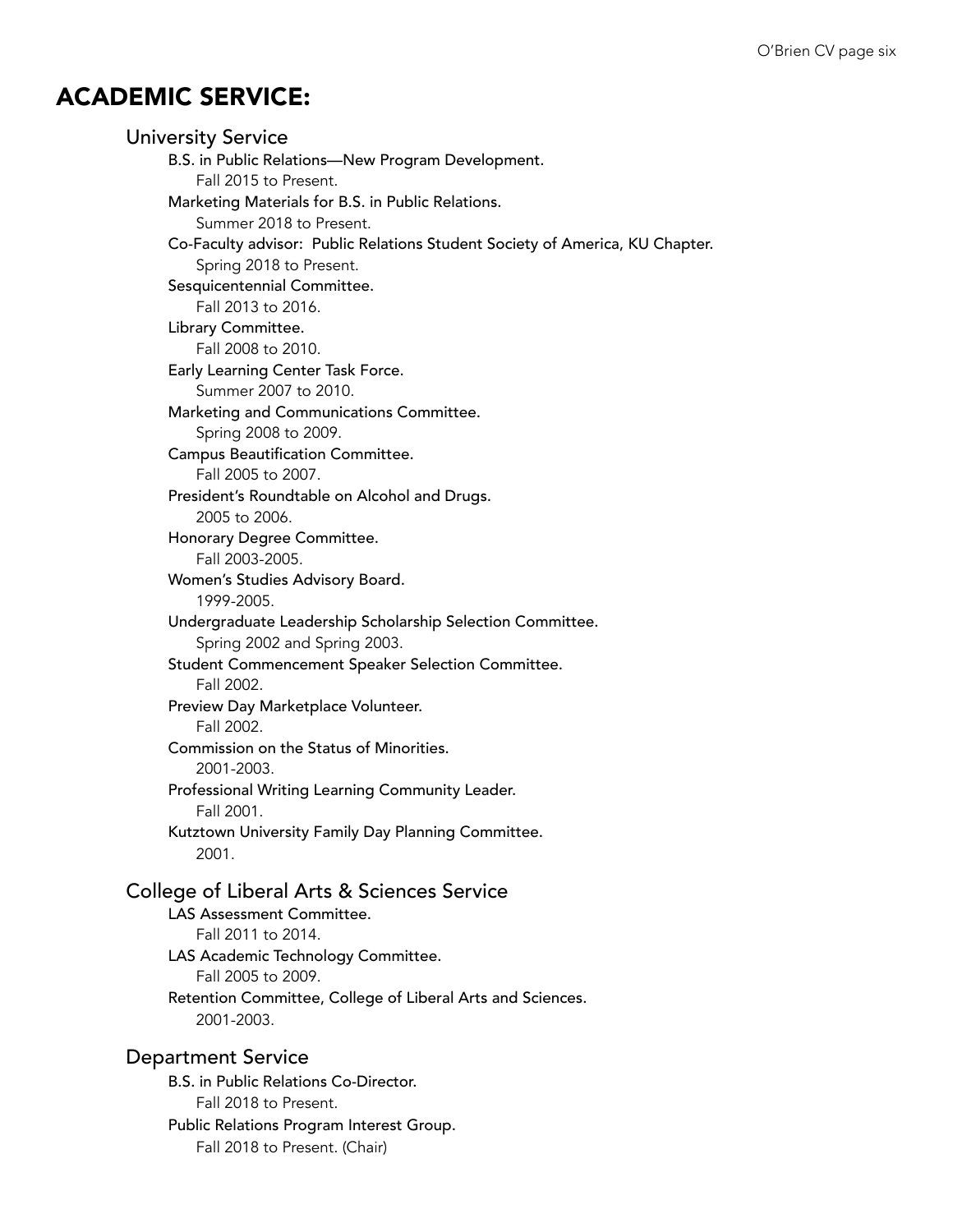Professional Writing Interest Group. Fall 1999 to Present. Chair, Fall 2004-2012. Interim Chair, Fall 2013. Graduate Program Committee. Fall 2005 to Present. Co-chair, Fall 2004-Spring 2005. Department Temporary Faculty Evaluation Committee. Fall 2018 to Present. Department Promotion, Evaluation, and Tenure Committee. Fall 2005 to Spring2018. Co-chair Fall 2014 to Spring 2016. New Faculty Mentor. Fall 2005 to Present. Tenure-Track Hiring Committee. Fall 2017-2018 (Chair). Fall 2015-Fall 2016 (Chair). Fall 2008 (Chair). Fall 2005-Spring 2007 Fall 2001-Spring 2002. Director: Master's Portfolio of Dale Bond. "Dream Lesson Plan" and "Time to Cook" Spring 2016. Assistant Department Chair. Fall 2008 to 2014. English Department Chair's Advisory Committee. 2007 to 2014. Spring 2003 to Spring 2004. Department Web Page Committee. Fall 2002-2014. Chair, Fall 2002-Spring 2003. Department Five-Year Review Committee. Fall 2005 to 2010. Chair, Fall 2008-2009. Reader: Thesis of Jessica Tomaselli. "The Implications of Christianized Paganism in Arthurian Literature." Fall 2007. Reader: Thesis of Amy White Berger. "Claudius' Story in Shakespeare's Hamlet." Summer 2003. Temporary Hiring Committee. Summer 2001. EAPSU 2001 Conference Planning Committee. 2000. Volunteer Writing Tutor. 1999-2000.

# PROFESSIONAL MEMBERSHIPS:

Public Relations Society of America